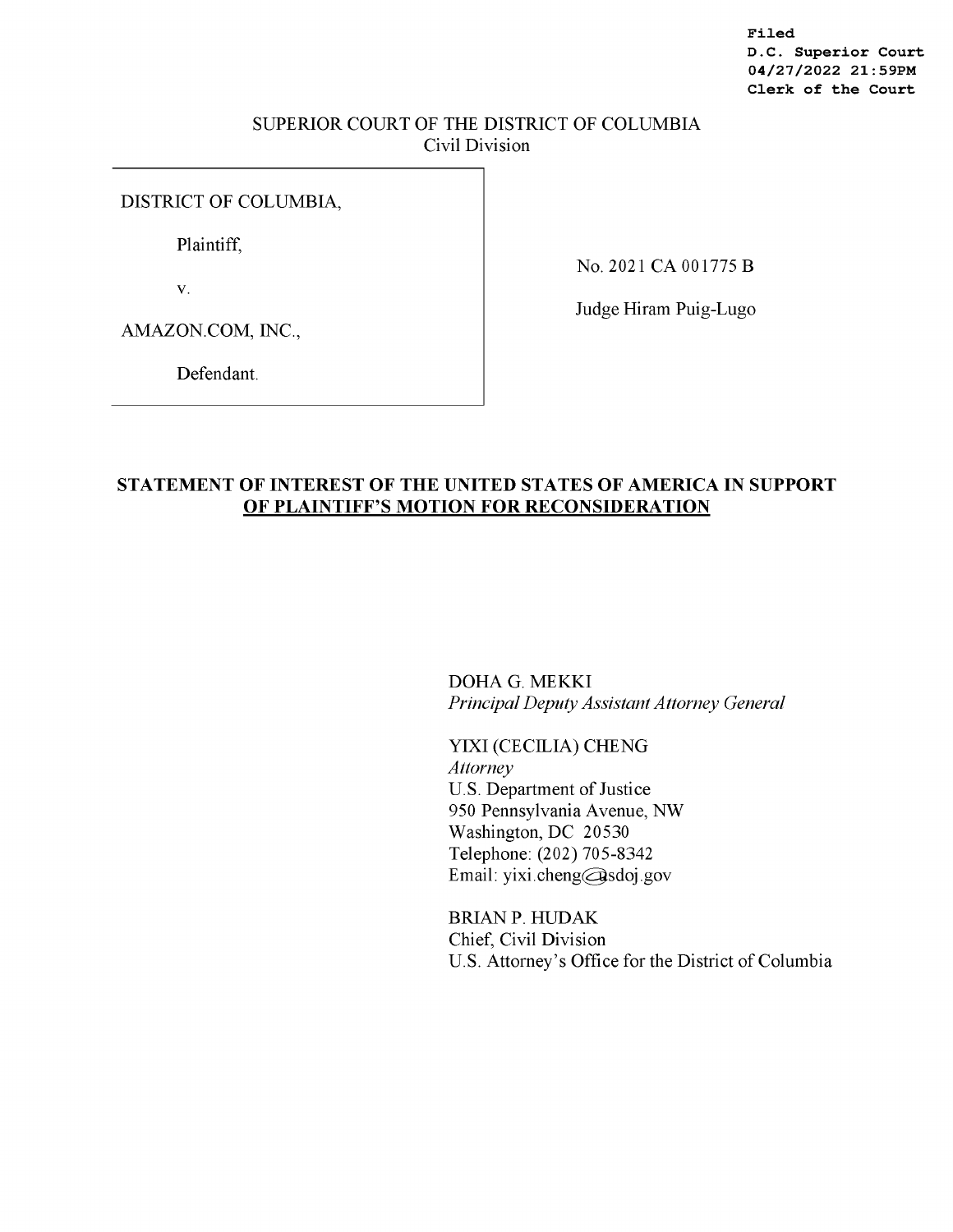### **INTEREST OF THE UNITED STATES**

The United States respectfully submits this statement under 28 U.S.C. § 517, which permits the Department of Justice "to attend to the interests of the United States in a suit pending in a court of the United States, or in a court of a State, or to attend to any other interest of the United States." As the principal enforcer of federal antitrust law, the United States has a strong interest in the sound analysis of anticompetitive restraints and in promoting competition. Although the District brought suit under D.C. antitrust law, the D.C. statutes at issue mirror federal antitrust statutes, and **D.C.** law instructs courts to look to federal law for guidance; principles of federal antitrust law therefore bear on this Court's analysis. Based on the errors identified below, the United States files this Statement and urges the Court to reconsider its decision dismissing the District of Columbia's complaint against Amazon.com, Inc.

### **BACKGROUND**

In May 2021, the District of Columbia sued Amazon.com, Inc. (Amazon), challenging as violations of D.C. antitrust law certain contractual provisions between Amazon and its merchants.<sup>1</sup> The District alleges that, due to Amazon's significant market power (Am. Compl. 11, 3, 17, 39, 52-61), agreements between Amazon and its merchant partners affect not only how sellers set prices on items sold on Amazon's platform, but also elsewhere—leading to an outsized effect on the entire online marketplace. Am. Compl.  $\P$  5-11, 20-26 (describing a "price-parity provision" contained in contracts between Amazon and third-party merchants, a "fair-pricing policy" agreed to by Amazon and third-party merchants, and a "minimum margin agreement" between Amazon and first-party sellers); *id.*  $\P$ [1-12, 25-35, 50. According to the complaint, Amazon's practices unlawfully harm competition and the competitive process by, among other means, inflating prices

<sup>&</sup>lt;sup>1</sup> The District amended its complaint on September 10, 2021.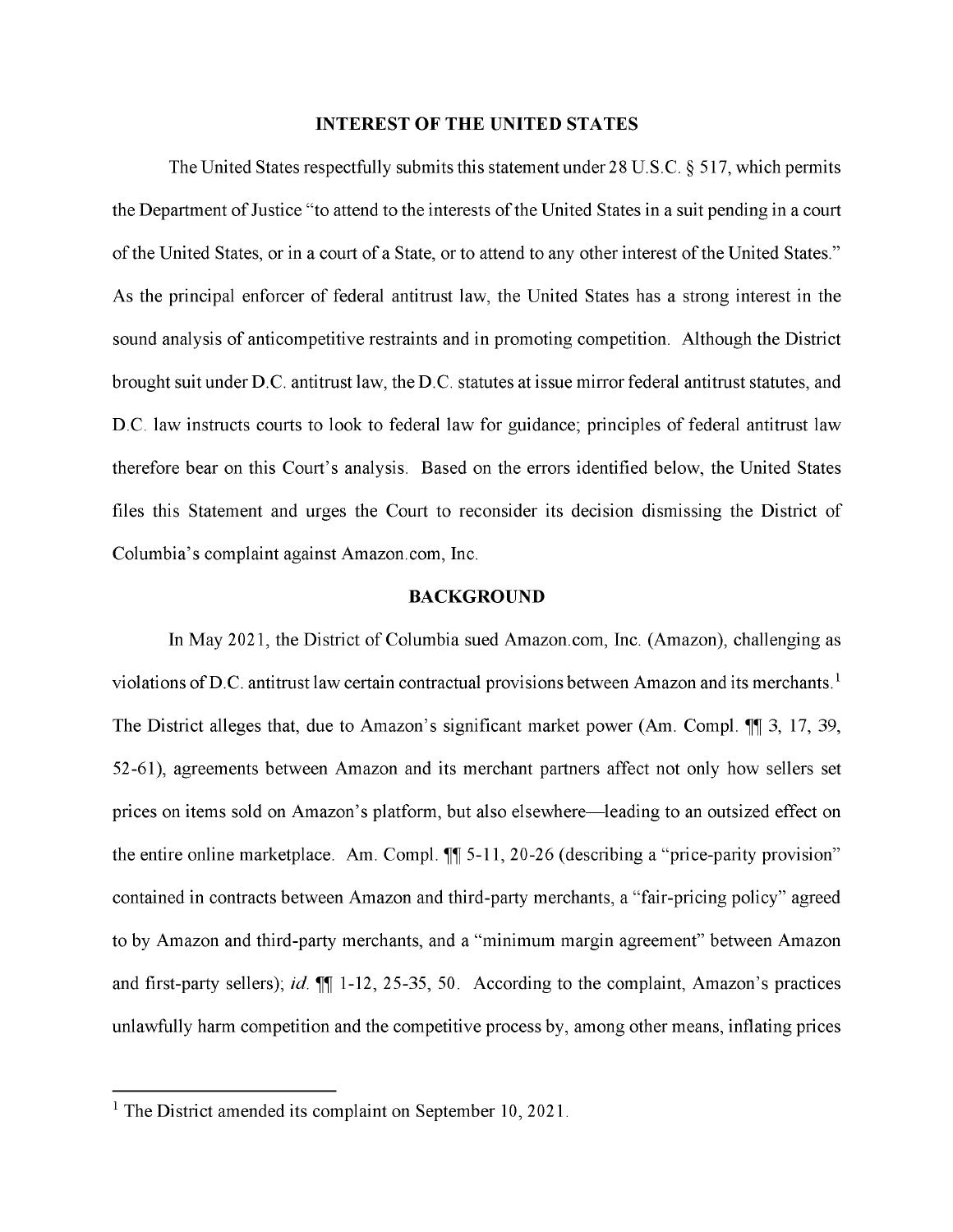across all online marketplaces, reducing incentives to compete, and insulating Amazon from competition. *Id.*  $\P\P$  12, 69-74.

On March 18, 2022, this Court dismissed the District's suit in a hearing, holding the complaint offered only conclusory allegations of anticompetitive effects. In reaching its holding, the Court appeared to require the District to exclude the possibility of lawful market behavior or "parallel conduct." Hearing Tr. 29, 36-37. The District timely moved for reconsideration.

#### **ARGUMENT**

The District brings this suit under sections of the D.C. Code that mirror the federal Sherman Antitrust Act.<sup>2</sup> Of relevance to this Statement of Interest, Section 1 of the Sherman Act outlaws any "concerted action" that unreasonably restrains trade. *Am. Needle, Inc. v. Nat 'l Football League,* 560 U.S. 183, 190 (2010). To establish a claim under Section 1, then, the District must show merely (1) there is concerted action *(i.e., a* "contract, combination ... or conspiracy," 15 U.S.C. § l); and (2) that action unreasonably restrains trade. *Ibid.* 

These are distinct elements that require independent analyses, *see id* at 186 ("whether an arrangement is a contract, combination, or conspiracy is different from and antecedent to the question whether it unreasonably restrains trade")—but this Court incorrectly blended the two inquiries. Specifically, in deciding whether the District plausibly pleaded that Amazon's restraints were "unreasonable" (the second element), this Court seems to have looked to inapplicable case law on the existence of concerted action (the first element) and required the District to exclude lawful explanations for alleged restraints that the Court recognized had been imposed by way of

<sup>2</sup>**D.C.** Code §§ 28-4502 and 28-4503 correspond to Sections 1 and 2 of the Sherman Act, respectively. Because the Court's reasoning appeared to focus exclusively on the District's equivalent of a Section 1 claim, this Statement is limited to discussion of Section 1. *See* **D.C.** Code § 28-4515 ("[A] court of competent jurisdiction may use as a guide interpretations given by federal courts to comparable antitrust statutes.").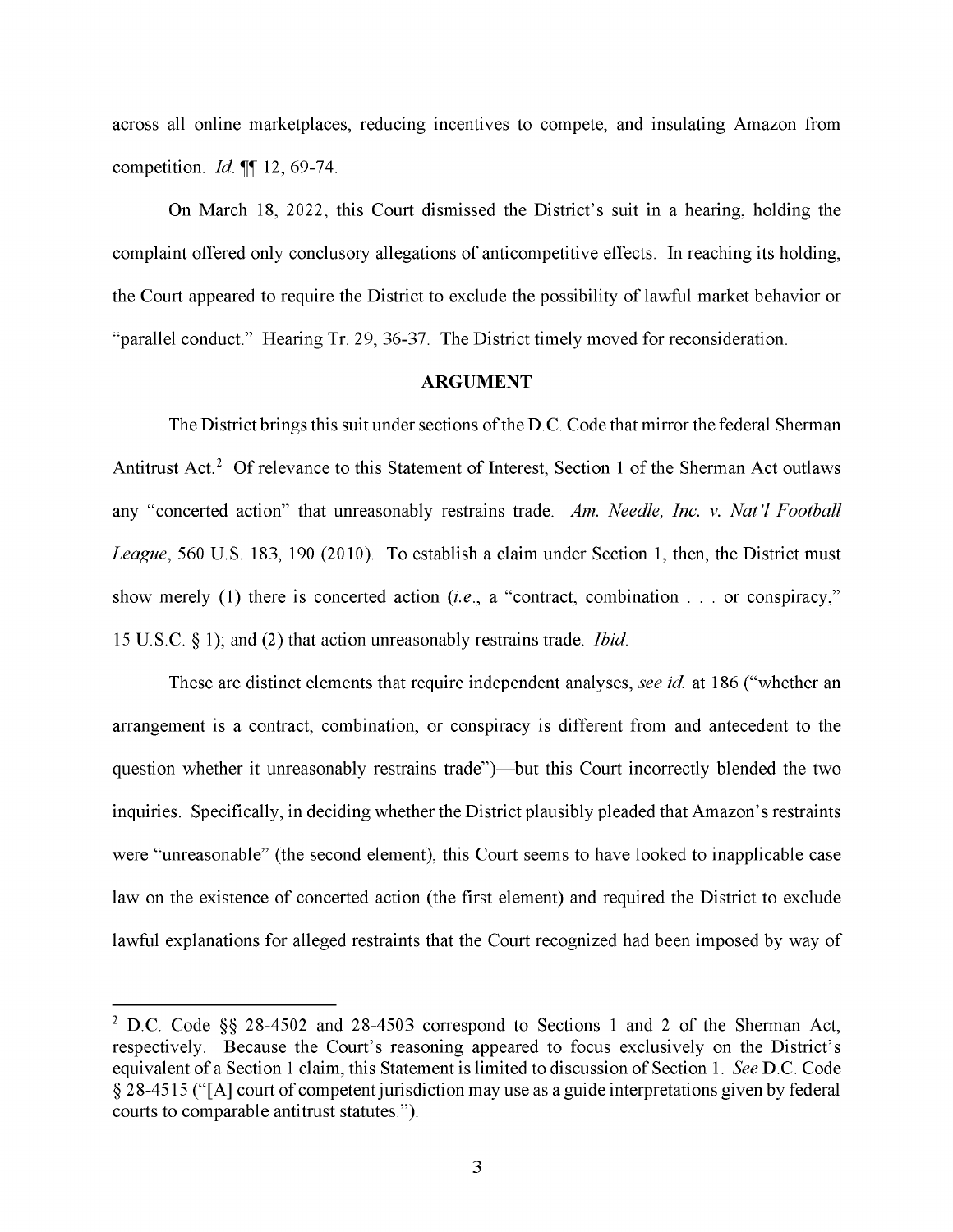contract (a form of concerted action). As described below, however, the District has no such burden. If left uncorrected, the Court's ruling could jeopardize the enforcement of antitrust law by improperly raising the bar on plaintiffs challenging anticompetitive contractual restraints in the District of Columbia.

# **I. The Alleged Restraints Constitute Concerted Action Because the Agreements are Contractual.**

Concerted action can take many forms-whether via express agreement or implied. Section **1** of the Sherman Act specifically reaches "contract[s]," 15 U.S.C. § **1,** which means that, where a contract or contractual provision is challenged (as in this case) as unreasonable, the restraint meets the "concerted action" requirement of Section **1** without further analysis. *See, e.g., United States v. Paramount Pictures, Inc.,* 334 U.S. 131, 142 (1948) (concerted-action requirement is "plainly established" by "express agreements"); *In re Ins. Brokerage Antitrust Litig.,* 618 F.3d 300, 323 (3d Cir. 2010) (a written agreement is "independently adequate" to establish concerted action); *In re Se. Milk Antitrust Litig.,* 555 F. Supp. 2d 934, 943 (E.D. Tenn. 2008) ("[R]ather than simply alleging facts from which an inference of an agreement can be drawn, [plaintiffs] allege, and defendants concede, that actual agreements exist.").

Meeting the concerted-action requirement, however, sometimes can involve more. Where there is no direct evidence of concerted action (such as an express agreement), plaintiffs may establish concerted action through indirect, or circumstantial, evidence. In *Bell Atlantic Corp. v. Twombly,* 550 U.S. 544 (2007), for example, the primary issue confronted by the Supreme Court was whether an agreement among competitors could be inferred solely from allegations of a "parallel course of conduct," such as competitors choosing to stay out of each other's territories or increasing prices around the same time. *Id.* at 551, 567; *see also id* at 553 ("Because§ **1** of the Sherman Act does not prohibit [all] unreasonable restraints of trade ... but only restraints effected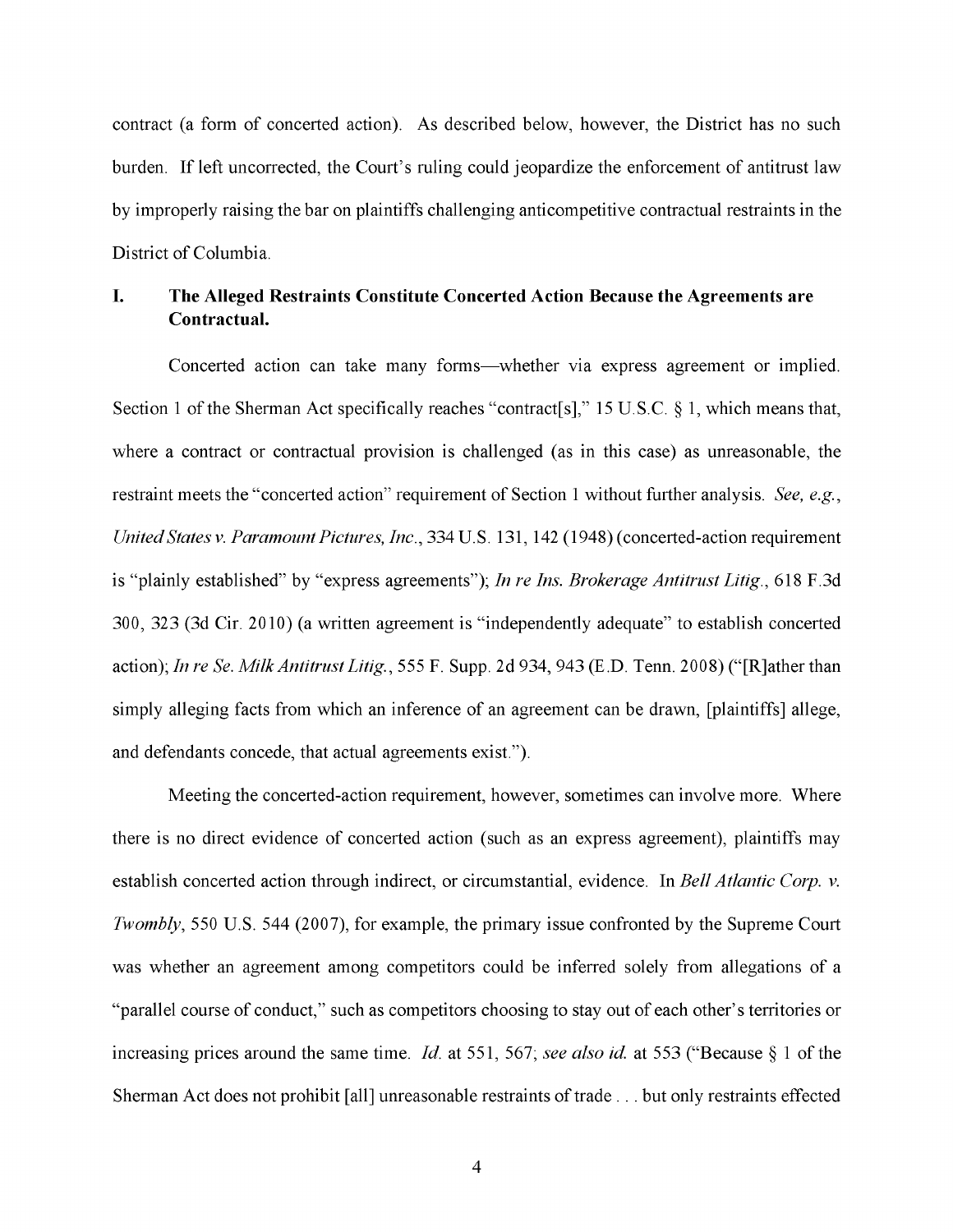by a contract, combination, or conspiracy, [t]he crucial question is whether the challenged anticompetitive conduct stem[s] from independent decision or from an agreement, tacit or express.") (internal quotations omitted). The Supreme Court held the plaintiffs in *Twombly* did not meet their burden to plead sufficient factual detail suggesting "an agreement was made." *Id.*  at 556. *See also In re Citric Acid Litig.,* 191 F.3d 1090, 1102 (9th Cir. 1999) ("Parallel pricing is a relevant factor to be considered along with the evidence as a whole; if there are sufficient other 'plus' factors, an inference of conspiracy can be reasonable.").

The situation confronted in *Twombly* is distinct from this case, where the parties do not dispute—and this Court has already recognized—that there was agreement between Amazon and its merchants. Hearing Tr. 29, 36, 39. To meet the concerted-action element, it is dispositive that the District challenges express contractual provisions themselves as unreasonable restraints, *see*  Am. Compl.  $\P$  5-11; the discussion in *Twombly* on when courts may draw an inference of agreement is "superfluous." *Robertson v. Sea Pines Real Estate Cos.,* 679 F.3d 278,289 (4th Cir. 2012). The Court's references to this aspect of *Twombly* throughout the hearing thus misinterpret the law and should be corrected. *See, e.g.,* Hearing Tr. at 36 ("I understand that there is no dispute here that there was an agreement. But the fact that there was an agreement is not dispositive because ... the Court found that the agreement could be explained by lawful ... unchoreographed free market behavior.").

## **II. This Court Improperly Raised the Burden for the District by Blending the Concerted-Action Requirement with the Requirement that the Challenged Restraints be Unreasonable.**

With concerted action established, the only remaining question under Section 1 is whether the District has sufficiently alleged the challenged agreements are "unreasonable." This element can be met in one of two ways-through the per se rule or the rule of reason. *Ohio v. Am. Express*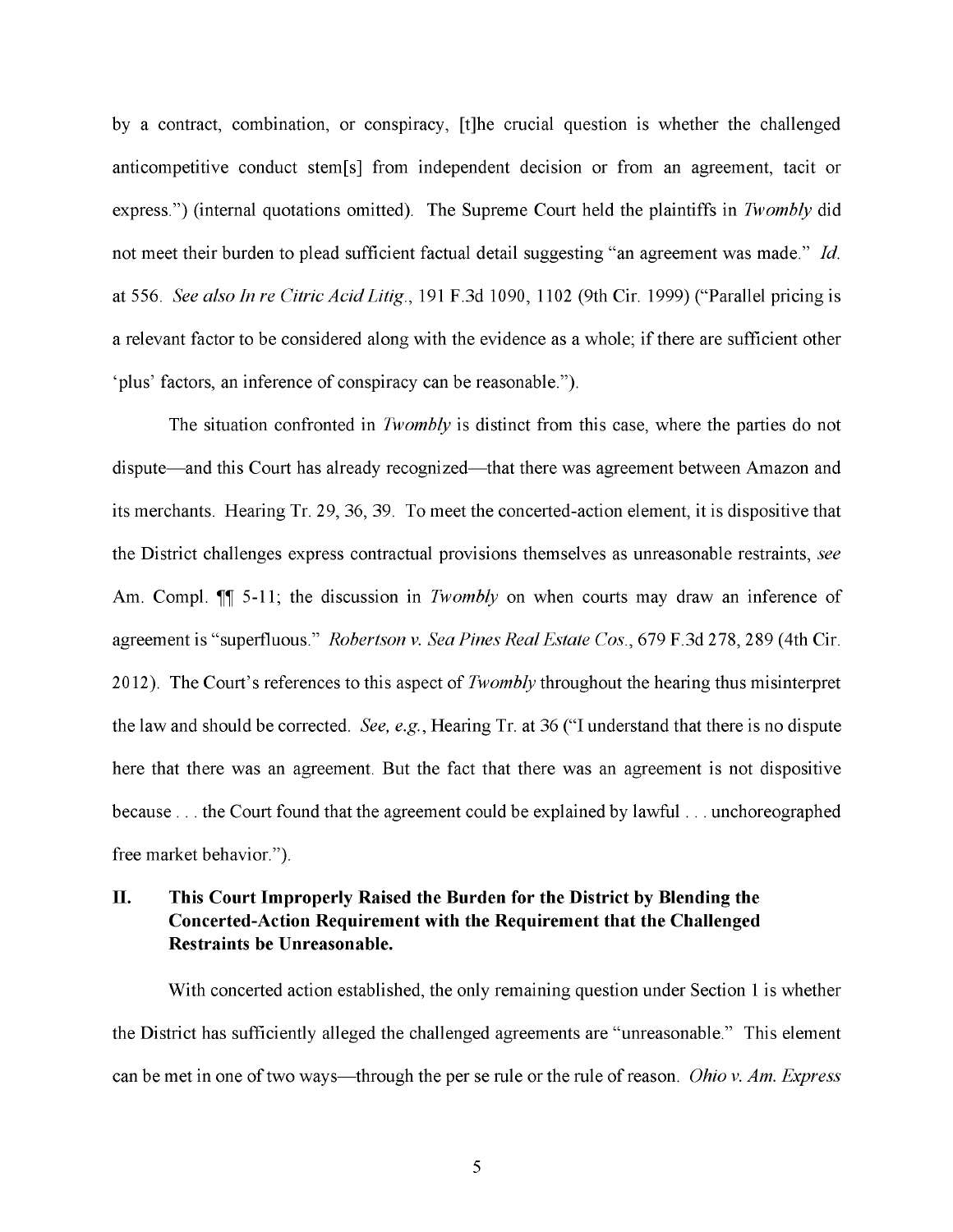*Co.,* 138 S. Ct. 2274, 2283(2018). Some restraints are unreasonable per se under Section **1** based on their inherently anticompetitive "nature and character," *Standard Oil Co. v. United States,*  221 U.S. **1,** 64-65 (1911); restraints judged under the rule of reason are condemned as unreasonable after courts "conduct a fact-specific assessment. .. to assess the [restraint]'s actual effect on competition." *Am. Express,* 138 S. Ct. at 2283-84 (internal quotation marks omitted).

Notably, whether the District has plausibly asserted that a restraint of trade is unreasonable is analyzed separately from whether the District has plausibly alleged the restraint is a product of concerted action. As the Supreme Court put it, "[t]he question whether an arrangement is a contract, combination, or conspiracy is *different from and antecedent to* the question whether it unreasonably restrains trade." *Am. Needle, Inc.,* 560 U.S. at 186 (emphasis added).

To the extent this Court treated the question whether the restraints are explainable by lawful, unchoreographed behavior as relevant to deciding reasonableness, that too is wrong. *See*  Hearing Tr. 29-30 (responding to counsel for the District, who said the "only question" for the Court is whether the restraints "should be considered ... unreasonable," that the District's allegations are implausible because they are explained by lawful behavior, such as the "parties' rights to enter into contracts" and other "market factors"); *id.* at 36-37 ("My focus here is on the latter part of the analysis that the Supreme Court decides in *Iqbal.* Specifically, whether it could be 'explained by lawful, unchoreographed free market behavior."'). As described above, *Twombly's* inquiry into parallel conduct relates exclusively to the concerted-action element of a Section **1** claim; *Twombly* never reached the question whether any alleged agreement was unreasonable. $3$ 

 $3$  For reasons described in Part I of this Statement, it would be error even if this Court applied the analysis on "parallel conduct" from *Twombly* to determine whether the District has met the concerted-action element.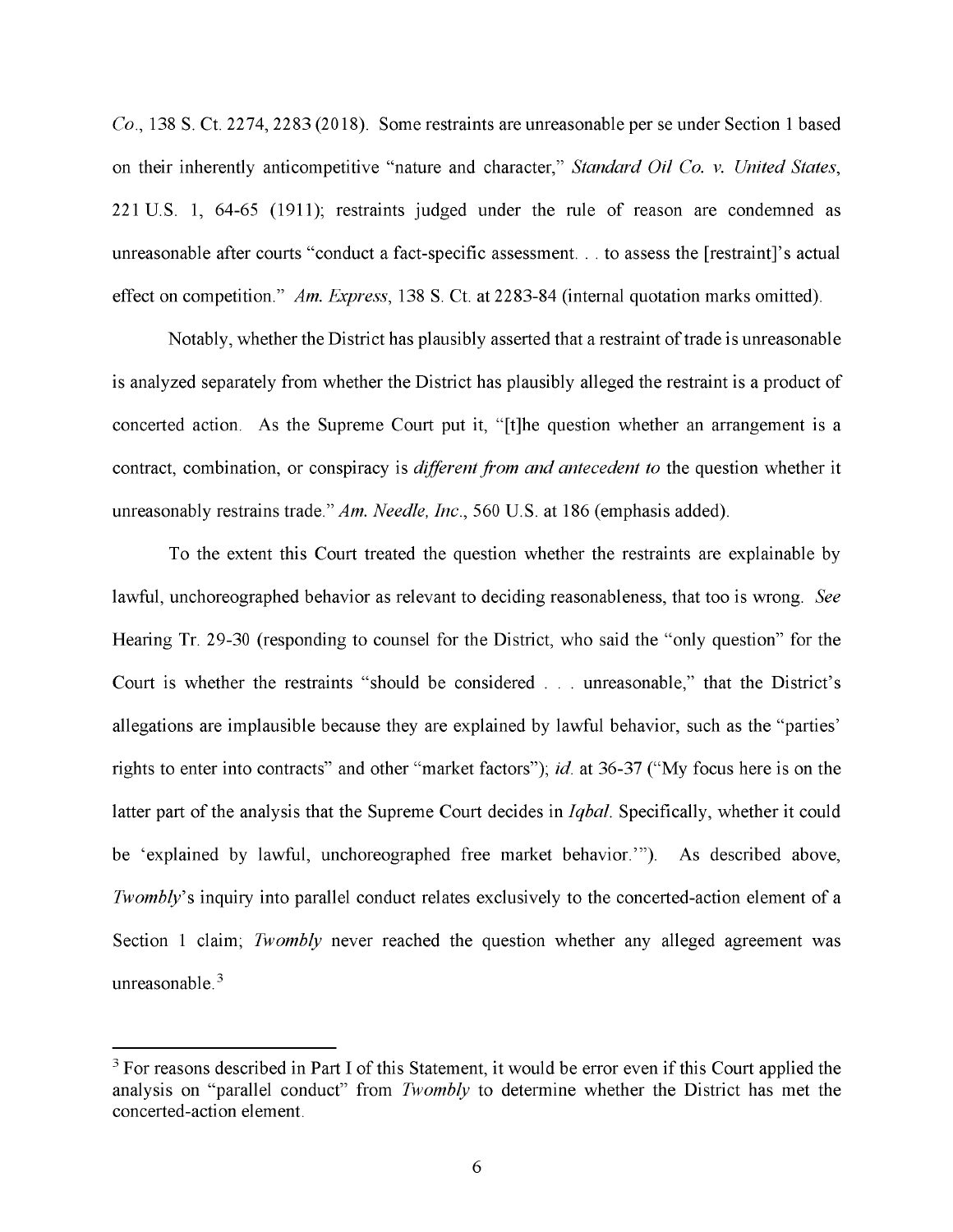Dicta cited by this Court from *Ashcroft v. Iqbal,* 556 U.S. 662, 680 (2009) underscores this point. There, the Supreme Court cited *Twombly* to say that a lawful explanation for parallel conduct bears on the existence of an "accord" or "agreement"—and not whether that agreement was unreasonable. As explained in *Iqbal,* the Court in *Twombly* "concluded that [parallel conduct] did not plausibly suggest an illicit *accord* because it was not only compatible with, but indeed was more likely explained by, lawful, unchoreographed free-market behavior. Because the wellpleaded fact of parallel conduct ... did not plausibly suggest an unlawful *agreement,* the Court held the plaintiffs' complaint must be dismissed." *Id.* at 680 (emphases added). As used in this passage of *Iqbal,* the term "lawful" refers to conduct that does not violate Section I because it does not meet the concerted-action element (the first element)—but this Court appears to have errantly applied this part of *Iqbal's* reasoning to determine whether the conduct unreasonably restrains trade (the second element).

Because this Court has accepted that the District has challenged express agreements between Amazon and its merchants, whether these agreements resulted from "unchoreographed free-market behavior" is irrelevant. *See* Hearing Tr. at 25, 29, 36-37 (quoting *Iqbal).* The only question for the Court to resolve at the motion-to-dismiss stage is whether the District has sufficiently alleged the agreements are unreasonable, and the Court's analysis should properly focus on this inquiry.